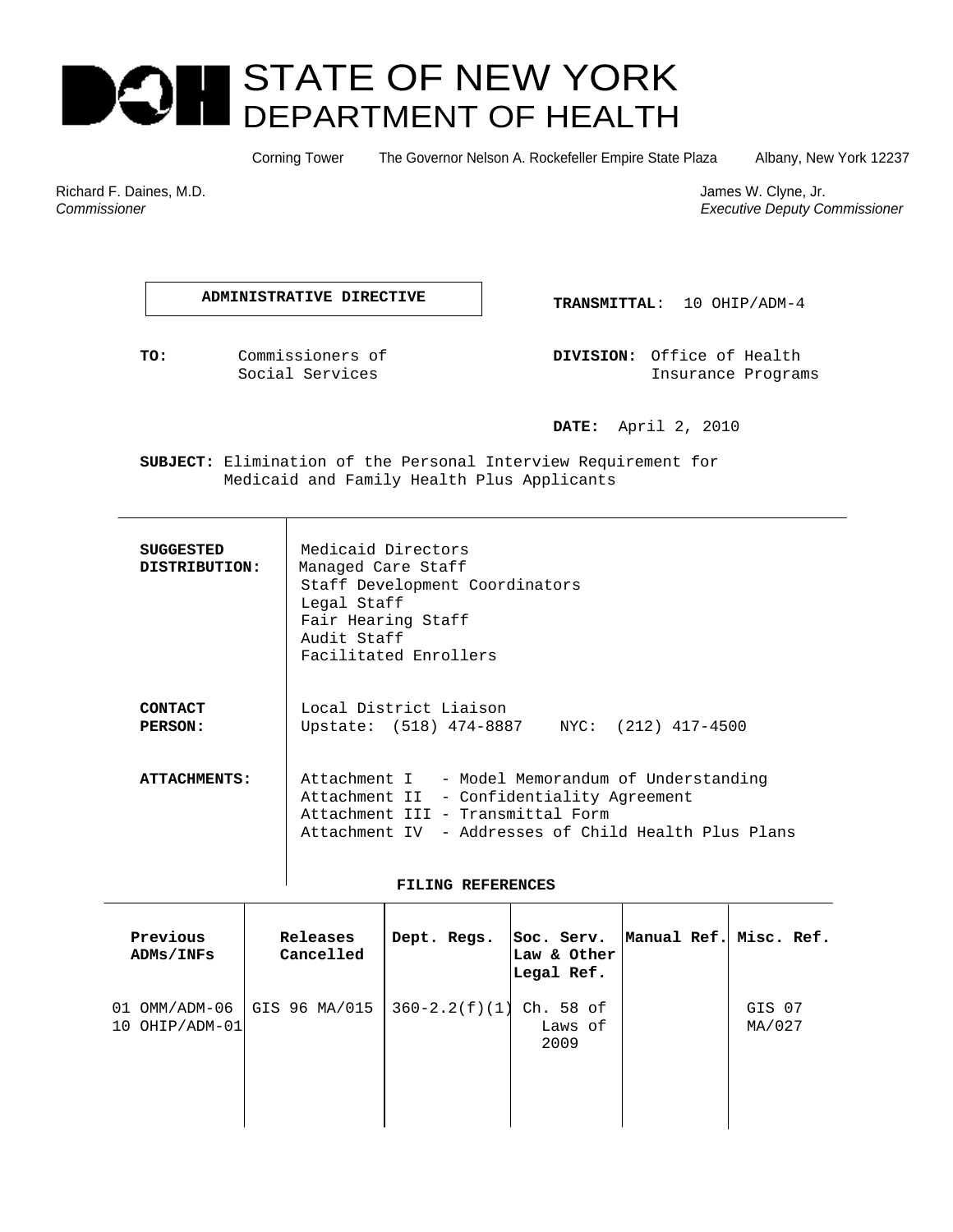# **I. PURPOSE**

 This Office of Health Insurance Programs Administrative Directive (OHIP/ADM) advises local departments of social services (LDSS) of the elimination of the personal interview requirement for all Medicaid and Family Health Plus (FHPlus) applicants as a result of Chapter 58 of the Laws of 2009. This includes applicants for the Family Planning Benefit Program (FPBP) and the Medicaid Buy-In Program for Working People with Disabilities (MBI-WPD), and individuals applying for Medicaid coverage of nursing facility services.

 The interview requirement was previously eliminated for applicants for the Medicare Savings Program (MSP) as advised in GIS 07 MA/027.

## **II. BACKGROUND**

 Section 366-a of the Social Services Law required that LDSS conduct a personal interview with anyone applying for Medicaid. Similarly, Section 369-ee of the Social Services Law required that LDSS conduct an interview with anyone applying for FHPlus.

 Chapter 58 of the Laws of 2009 eliminates the requirement to conduct a personal interview as part of the process of determining eligibility for Medicaid and FHPlus. The elimination of the interview is intended to simplify the application process and eliminate barriers to obtaining public health insurance. This change will simplify the application process by allowing applicants to mail in or drop off applications to an LDSS without requiring the applicant to schedule or appear for an interview. Applicants may still request assistance in understanding the Medicaid program or completing an application; however, an LDSS cannot require that an interview takes place.

## **III. PROGRAM IMPLICATIONS**

An interview for Medicaid and FHPlus must not be required as a condition of eligibility on or after April 1, 2010. If a Medicaid or FHPlus application was filed prior to April 1, 2010, but the LDSS was unable to schedule the interview until April 1, 2010, or later, an interview must not be scheduled and eligibility must be determined.

To obtain information that may have been provided or clarified during an interview, the Access NY Health Care application (DOH-4220) is being revised. Additional questions are being added, other questions are being revised and some questions are being deleted based on policy changes since the last revision of the application. These changes will be outlined in a forthcoming directive. The revised Access NY Health Care application will be used by individuals applying for public health insurance only, including those who are applying for Medicaid coverage of long-term care services. The one-page Medicare Savings Program application and the Family Planning Benefit Program application will also still be available. The LDSS-2921 can still be used for individuals applying for both Medicaid and other programs such as Temporary Assistance (TA) and Food Stamps.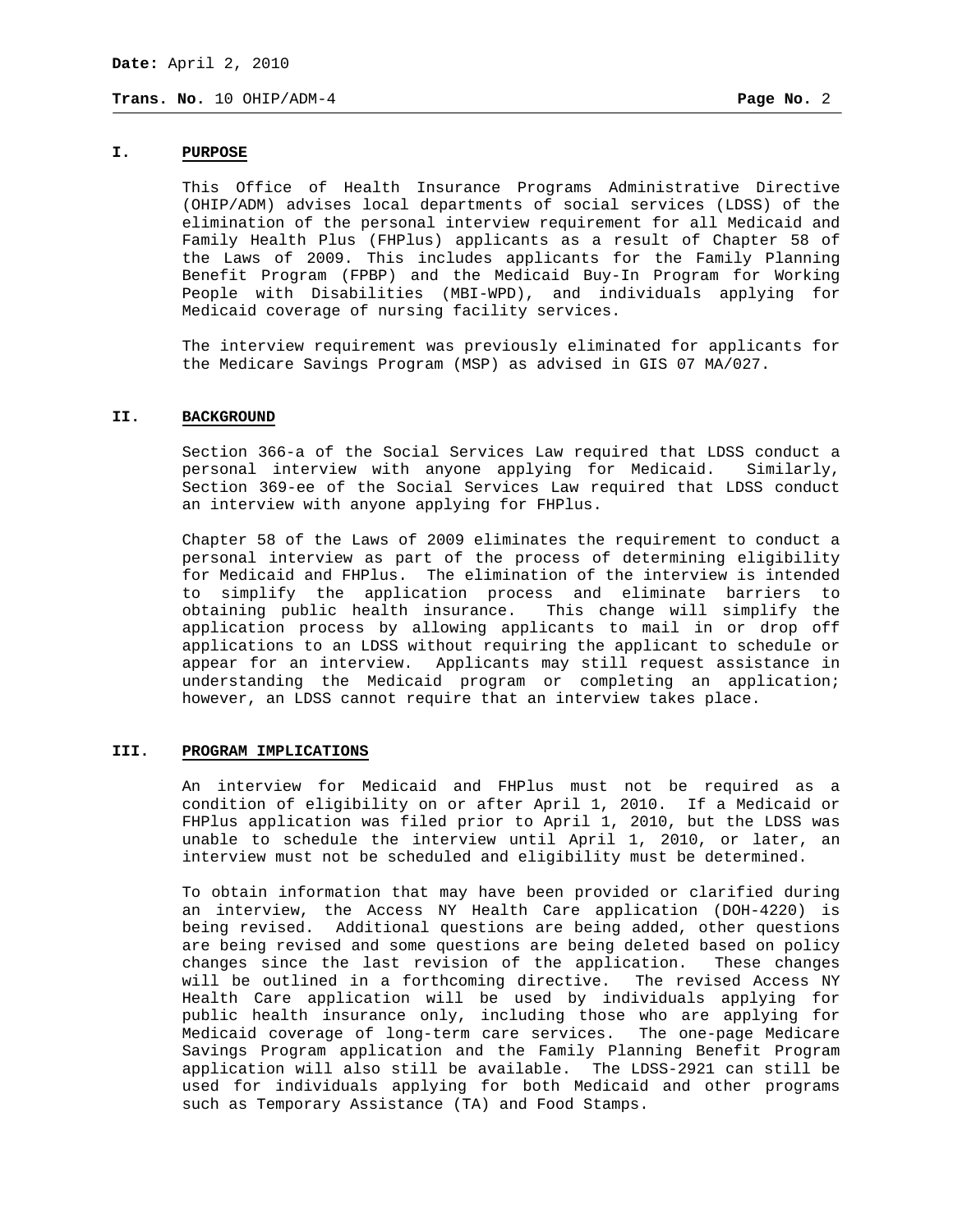Although certain procedures in LDSS will change as a result of the elimination of the interview, many LDSS responsibilities continue, such as providing application assistance and timely eligibility determinations. Local departments of social services will continue to have 30 days to determine Medicaid eligibility for children under the age of 19 and pregnant women, 90 days for applicants pending a disability review, and 45 days for all other applicants.

Information in this directive provides LDSS with guidance to facilitate timely Medicaid and FHPlus eligibility determinations in the absence of a personal interview.

## **A. Application Assistance**

Local departments of social services must continue to provide applicants with application assistance. An applicant can request assistance in understanding and/or completing the application for public health insurance. Such assistance may be sought and must be provided by the LDSS in person, either as a walk-in or by appointment, over the telephone or in writing. Local departments of social services must obtain any information missing from the application, including necessary documentation.

Facilitated Enrollers (FEs) and other designated staff at outreach sites such as family planning providers, providers who determine presumptive eligibility and hospitals with out-stationed workers may also provide application assistance. Although the role of FEs will not change greatly with the elimination of the interview, they may continue to be relied upon to provide application assistance in seeing and copying original identity and citizenship documentation. However, an LDSS may not require that individuals apply through an FE or other outreach site, nor may they require that applicants seek application assistance from these entities. More details on the role of FEs are provided in Section IV, REQUIRED ACTION, of this ADM.

With the elimination of the interview, individuals may mail the application to the wrong LDSS. If the LDSS believes that the applicant is the fiscal responsibility of another district, the LDSS where the individual is applying may take a "courtesy application" and forward it to the district of fiscal responsibility. Guidelines for "courtesy applications" can be found in 97 OMM/ADM-1. The agreed upon district of fiscal responsibility shall obtain any information missing from the application.

## **B. Application Date**

The policy regarding the application date has not changed. The application date is the date that a signed and dated application is received by the LDSS, either by mail, or by an applicant dropping the application off at the LDSS. The application date for individuals applying with an FE or other outreach site is the date on which the application is started. For children under 19 and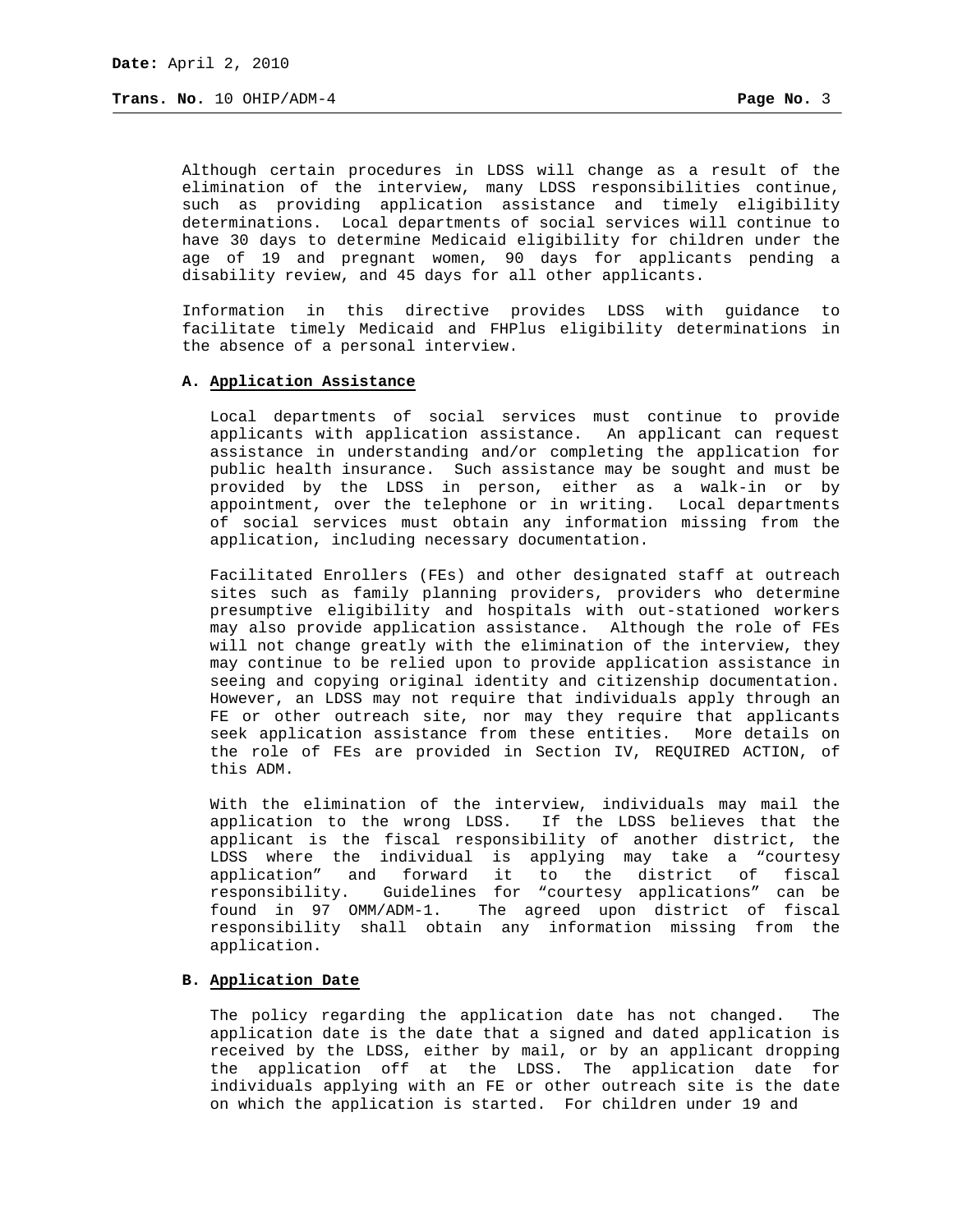pregnant women applying through the presumptive eligibility process, the application date is the date of the screening.

#### **C. Complete Applications**

With the elimination of the interview, applicants will be able to mail their applications directly to the LDSS. If an applicant did not seek assistance in completing the application, an application with incomplete sections may be received by the LDSS. An application is considered to be filed with the LDSS when an applicant submits a signed and dated application that includes his/her name and address. The LDSS may need more information to make a Medicaid eligibility determination but the application date is protected.

The LDSS must contact the applicant to get additional information that is needed to make an eligibility determination. Local departments of social services have options regarding how to obtain missing information. The LDSS may call the applicant to get information over the phone and notate findings on the application. If information is missing from the various sections of the application, or if the LDSS prefers, a photocopy of the incomplete pages of the application may be mailed to the applicant to complete and return to the agency.

Local departments of social services must allow applicants at least 10 days to provide requested documentation. The applicant may request additional time when attempting to obtain required documentation. If an applicant is requested to provide documentation necessary to make an eligibility determination and does not do so within the required time period and does not ask for more time or assistance in obtaining documentation, his/her application may be denied.

It is important to reiterate that even if information is missing from the application, the application date must be protected while seeking to obtain more information. In addition, if an application is submitted and all necessary information is included, an application should not be denied because inconsequential information has not been provided. For example, LDSS examiners should not deny an application because supporting documentation of a water expense or childcare expense is not submitted, if the applicant can be determined eligible without this deduction. However, the examiner should not give an additional allowance or a deduction without the documentation. If the applicant is otherwise eligible, coverage in the appropriate program must be authorized.

#### **D. Screening When Determining Eligibility**

In providing application assistance, some LDSS offices may offer to screen an application when it is brought to the LDSS by the applicant. While screening an application may be useful, an LDSS cannot require that an application be screened. Screening of an application is more informal than a personal interview. During a screening, the LDSS examiner or other district personnel may review an application to ensure that all appropriate sections of the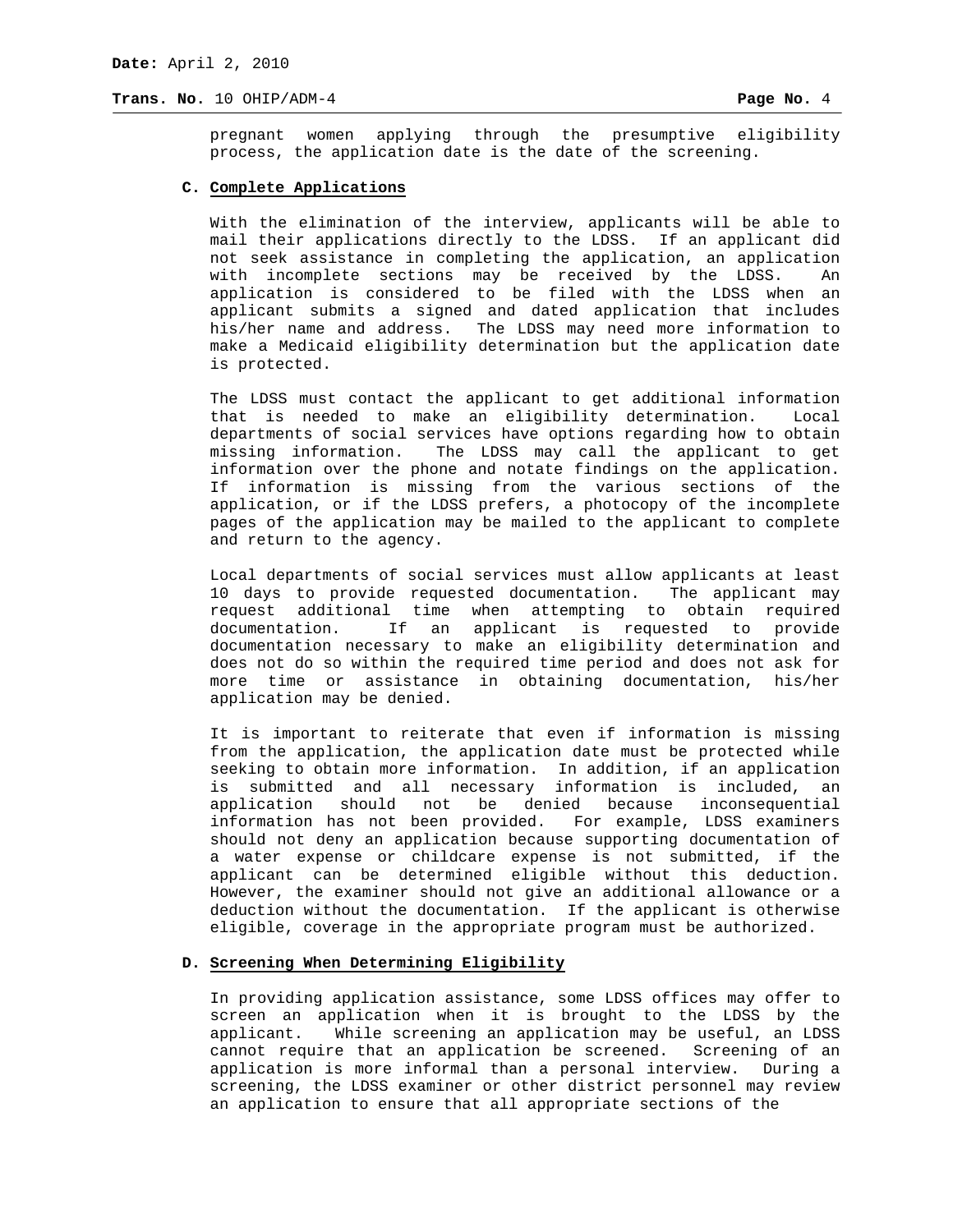application are complete and required documentation is included. The individual screening the application may also view and copy the original identity and citizenship documents. A screening may take less time than a formal interview would have, but it may reduce the need for further follow-up by the LDSS.

**Note:** If an LDSS screens an application and sees that the case will be ineligible based on income, the district must continue to process the application, request income documentation and provide the proper decision notice.

## **E. Identity and Citizenship Documentation**

Applicants are still required to provide all necessary documentation to establish eligibility. Federal regulations that require applicants to show original or certified copies of identity and citizenship documentation continue to apply. To assist LDSS in making accurate and timely Medicaid eligibility determinations, these original documents may be presented at the LDSS, to an FE, designated staff at an outreach site including deputized workers, or to designated staff at an entity in the community with which the LDSS has established a Memorandum of Understanding (MOU) for purposes of verifying that original documents have been seen. Examples of other community entities include, but are not limited to, hospitals, physicians' offices, senior centers or town clerks. An FE may review original documentation for an applicant without processing the application. If an FE views original documents but does not provide application assistance, he/she should make copies of the original documents, stamp the copy indicating the date the original was seen, include the lead name and the FE name on the copy, and return the original documents and copies to the applicant.

It is not necessary for the LDSS to enter into a separate agreement from those that currently exist with entities such as community based organizations (CBO) or plan FEs, family planning providers, presumptive eligibility qualified entities or Article 28 prenatal care providers. Although the LDSS is not required to use other entities, some may choose to do so as a way to provide applicants with more options than coming into the LDSS office. If the LDSS chooses to use such entities for this purpose, they will need to enter into formal agreements with them. Although these community organizations may assist in the process of seeing and copying original documents, they will not validate the authenticity of the documents, nor will they determine if the identity and/or citizenship documentation requirement has been satisfied; they will make copies of documents and sign and notate on the copies that they saw an original. The documents and copies made by the community entities should be given to the applicant to submit to the LDSS.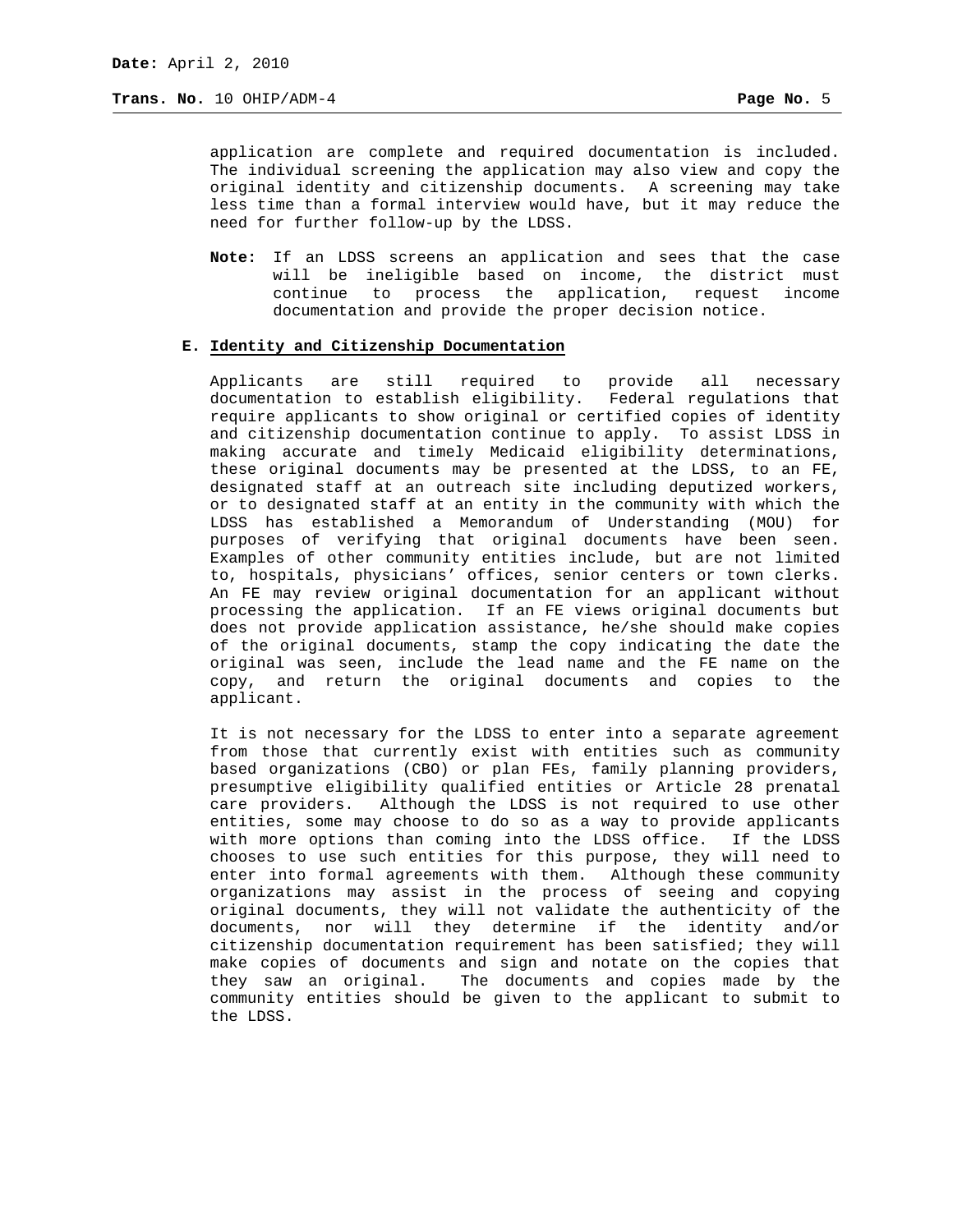The revised Access NY Health Care application will instruct applicants to contact the LDSS to find out where he/she may bring original or certified copies of identity/citizenship documentation. Local departments of social services are responsible for informing applicants of locations where they can take original documents to be reviewed and copied.

To facilitate agreements with community organizations, a model MOU and Confidentiality Agreement are included with this ADM (Attachments I and II). These documents must be used as written, without modification. If an LDSS requires a modification to one of the documents, approval must be obtained from the State Department of Health, Office of Health Insurance Programs, prior to any changes being made. Local departments of social services are instructed to contact their local district liaison for approval.

## **IV. REQUIRED ACTION**

The receipt and processing of Medicaid applications will change with the elimination of the personal interview. Local department of social services will need to evaluate current procedures to ensure that accurate and timely Medicaid eligibility determinations continue to be made. Local department of social services examiners will need to be aware of the need for separate determinations for TA/Medicaid applicants who fail to comply with the TA interview requirement, the need to provide managed care education, and the distribution of informational materials (e.g. Books 1-3).

#### **A. Separate Determinations**

If an individual applies for both TA and Medicaid and fails to appear for a TA interview, the LDSS must conduct a separate determination of Medicaid eligibility. This may include requesting documentation necessary to establish eligibility. See Section V, SYSTEM IMPLICATIONS, for additional information on separate determinations.

# **B. Managed Care Implications**

Applicants for FHPlus must choose a health plan for their coverage. In counties that have more than one FHPlus health plan, choosing a plan continues to be an eligibility requirement. Most applicants for Medicaid must choose a plan; mandatory managed care is operational in 38 counties and is scheduled to expand. Choosing a Medicaid plan is not a condition of eligibility; however, failure to choose a plan in these counties will result in an applicant being assigned to one, also known as auto-assignment.

Local departments of social services are required to educate applicants about their choice of managed care plans for FHPlus and for Medicaid in mandatory counties. Education includes providing basic information about the managed care program, plans available in each county and their optional benefits. The goal of education is to increase the number of applicants who select a plan and who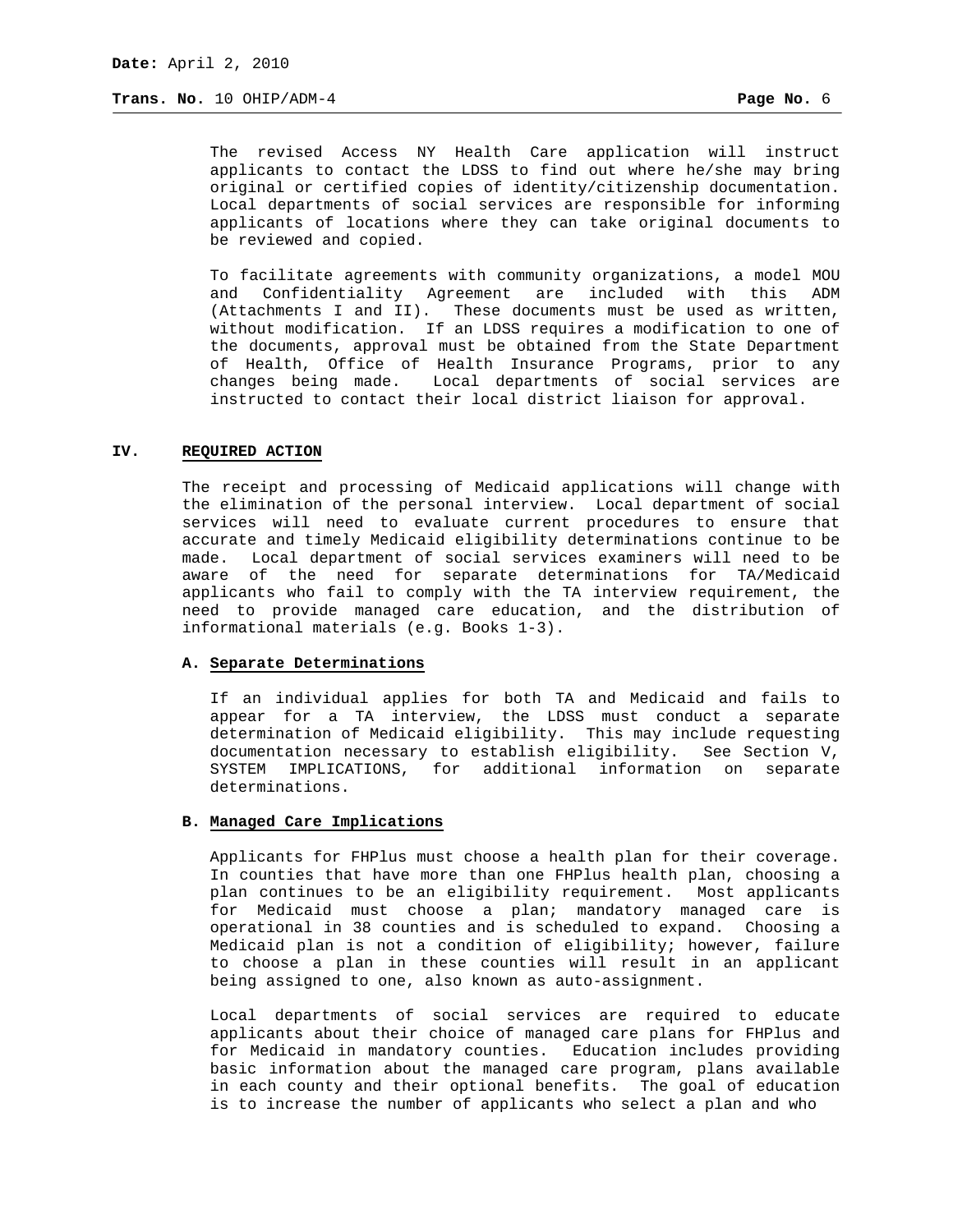are able to identify a health plan that includes their current doctor, and to decrease the need for auto-assignment. Managed care education can be conducted by mail, in person, by telephone or through FEs.

All districts need to provide managed care education packets, which will include county specific information (e.g., what plans are available, optional benefits, etc.) and a managed care contact for more detailed information. For counties with Medicaid Managed Care, brochures can be ordered by contacting the State Department of Health (SDOH) Distribution Center by calling (518) 465-8170 or writing to their address at 21 Simmons Lane, Albany, New York, 12204. These brochures describe mandatory/voluntary managed care and managed care for SSI recipients, and should be included in the education packet. Packets can be mailed with the application or made available at the LDSS.

Revisions are being made to the language on the Access NY Health Care application (the application instructions and the enrollment section) to inform applicants about what managed care is, who must enroll, and how applicants can get information on the plans available in their district. Applicants will be instructed in Section I of the application to call the New York Medicaid CHOICE (managed care enrollment broker for New York State, also known as Maximus) hotline at 1-800-505-5678 for more information.

New York City and the following counties utilize the services of Maximus: Nassau, Suffolk, Westchester, Putnam, Sullivan, Ulster, Dutchess, Orange, Schenectady, Fulton, Montgomery, Washington and Otsego. When an applicant residing in one of the above counties calls the toll-free number for managed care information, education and information on choosing and enrolling in a health plan can be provided. The enrollment choice is "pended" until the district opens the case on WMS. The Prepaid Capitation Plan (PCP) subsystem is updated for enrollment after that transaction. This process is currently in operation in the districts utilizing the enrollment broker.

In LDSS that do not utilize the enrollment broker, applicants who call the hotline will be referred to the managed care unit in the appropriate LDSS office. The Division of Managed Care at SDOH will maintain a listing with Maximus of the designated managed care contacts' phone numbers for referral purposes.

Local departments of social services are reminded that enrollment information must be accepted from Section I. Recipients cannot be required by districts or plans to complete a separate enrollment form. If recipients provide a choice of primary care doctor on enrollment information, this information must be sent to the plan by the LDSS.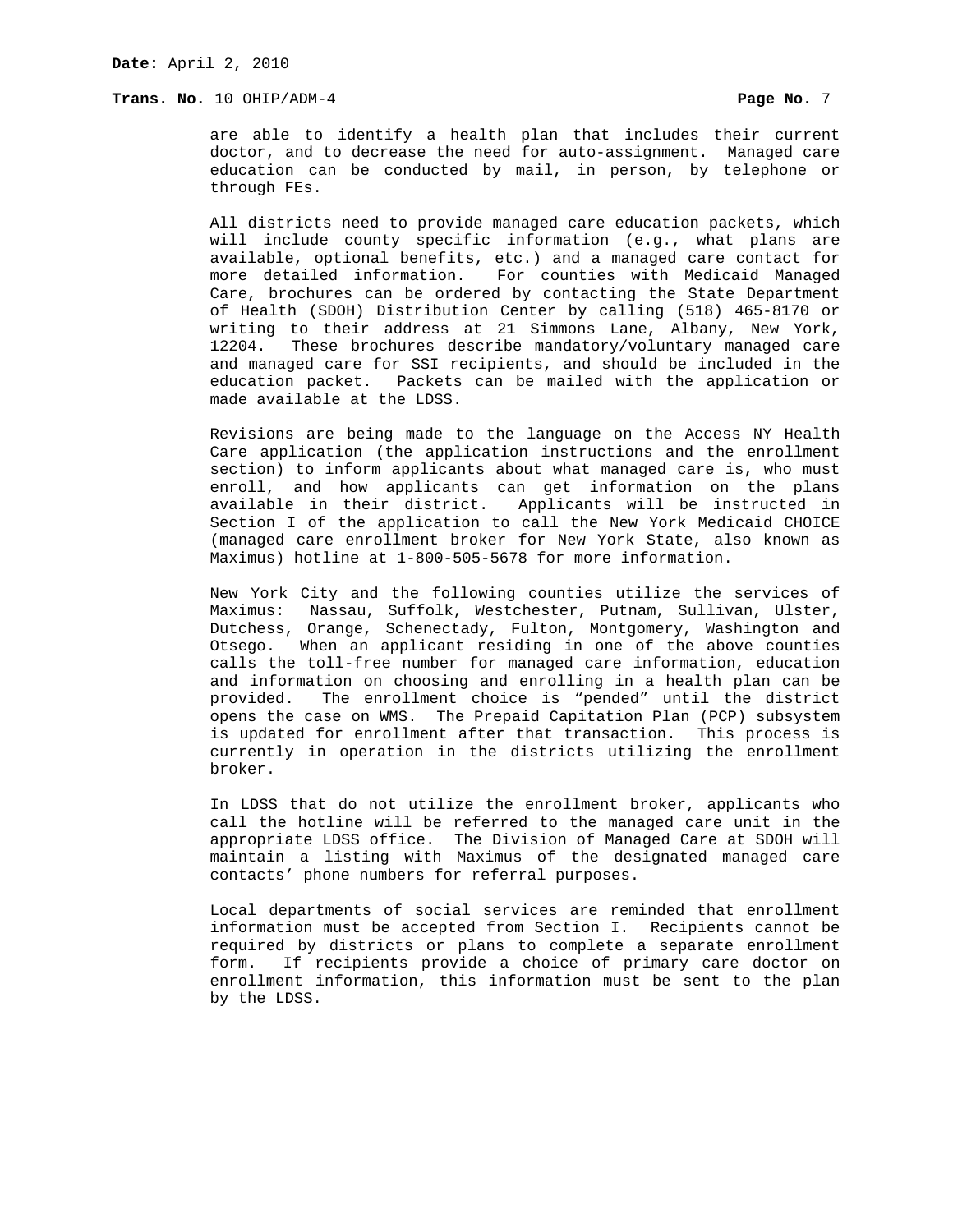Applicants may be referred to managed care workers or Maximus counselors at the time they choose to come into the LDSS to conduct such business as copying documents, requesting application assistance, or to bring in required documentation. Managed care and eligibility staff should develop procedures to make these important referrals at such times.

## **C. Role of Facilitated Enrollers**

The role of FEs will largely continue as it has in the past. The application date for applications received by FEs will continue to be the date the FE starts the application with the applicant. Medicaid coverage will continue to start on the first day of the month in which the application start date occurs or in one of the three months prior if the applicant is seeking and is determined eligible for retroactive coverage. The FE will still have 15 business days to submit the application to the LDSS.

While an interview with the LDSS or an FE cannot be required, FEs and LDSS examiners are required to provide application assistance, as appropriate, to an applicant who seeks assistance in understanding the application process or with completing the application. As stated previously, applicants are still required to provide all necessary documentation and in some cases, original documentation. When an applicant is seeking application assistance from an FE, the FE can make copies of necessary documents for submission to the LDSS with the application, annotate that they have seen the original, and return the original documents to the applicant.

It is anticipated that FEs will experience different scenarios when accepting applications in an environment without an interview. In the first scenario, the application process for the FE will continue in the same way as it has in the past; an applicant or authorized representative meets with an FE and receives application assistance, and submits an application. In this situation, the FE must get the application to the LDSS for an eligibility determination within 15 business days.

In the second scenario, an applicant completes an application on his/her own, and then submits the application to the FE or asks the FE to review the application. The FE should not submit the application without first reviewing it to ensure that it is complete and all necessary documentation has been presented. Since this is now an FE application, the FE should then date stamp the application on the day he/she meets with the applicant, which starts the 15-business day clock. In this scenario, the FE must have the applicant resign/date the application and collect current documentation.

Local departments of social services cannot forward applications submitted directly to the LDSS by an applicant to an FE and require the FE to follow up in obtaining the necessary documentation.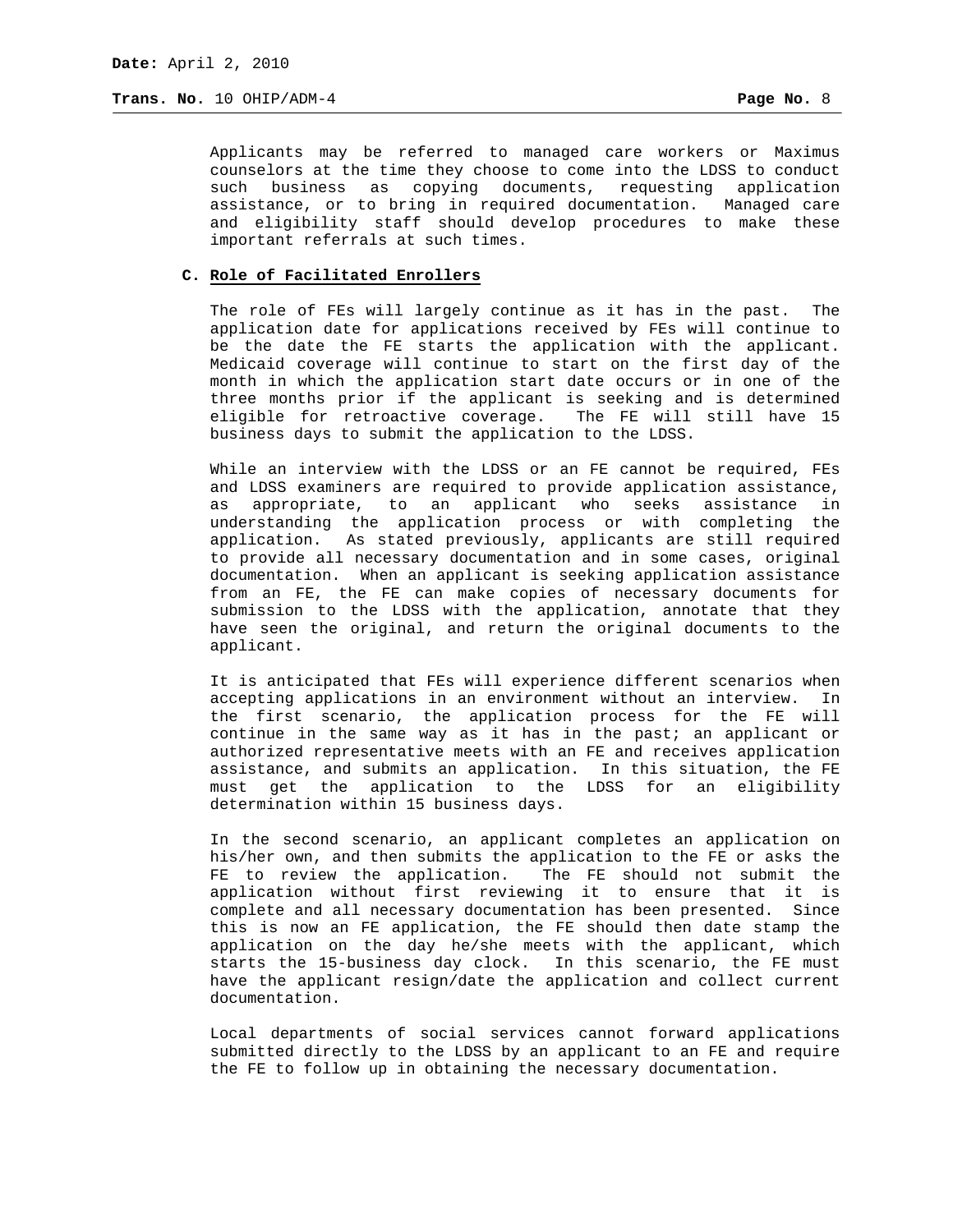# **D. Applications That Screen Medicaid Eligible Sent to Non-FE CHPlus Plans**

When an application is mailed directly to a Child Health Plus (CHPlus) plan that is not an FE, the application will be mailed by the plan directly to the LDSS if the child appears Medicaid eligible, whether it is complete or incomplete. In such cases, the original application should be sent to the LDSS. The application date in this scenario is the date that a signed and dated application is received by the LDSS. Documentation of income in this scenario must be for the most recent four weeks preceding the application date. Non-FE CHPlus plans will no longer be referring these applicants to an FE for application assistance. If the application is incomplete, the LDSS must work directly with the applicant, not the health plan, to complete the application. Non-FE plans should use the transmittal form attached to this ADM (Attachment III) when sending applications to the LDSS. If the CHPlus plan is an FE, the plan should review the application as they normally would to ensure that it is complete and all necessary documentation has been provided before it is forwarded to the LDSS. In this instance, the application date is the date the FE receives the complete application. The FE would have 15 business days from the date the application was received to get the application to the LDSS.

# **E. Child Health Plus**

If an LDSS receives an application for a child who is ineligible for Medicaid due to excess income or immigration status, the LDSS must mail the application and documentation, including a copy of the ineligible Medicaid budget for cases denied for excess income, directly to the CHPlus plan on a daily basis, if a plan selection has been made. In cases where a plan selection has not been made and there is only one CHPlus plan in the county, the application and supporting documentation can be mailed directly to that plan. A list of health plans by county with their addresses is included in Attachment IV of this ADM. Updates to this list will be sent as needed. In cases where a plan selection was not made and there are multiple CHPlus plans available in the county, the LDSS must send the application and supporting documentation to the **Bureau of Child Health Plus Enrollment, Corning Tower, Room 1619, Empire State Plaza, Albany, NY 12237.** Staff from the Bureau will assist the individual in making the plan selection and then will forward the application directly to that plan.

#### **F. Role of Presumptive Eligibility Screeners and FPBP Providers**

Applicants for presumptive eligibility (PE) must continue to be screened in person for PE coverage to be authorized since presumptive eligibility is determined for children or pregnant women who present for treatment/services at a medical facility. Additionally, applicants for family planning only services will apply through FPBP providers when they present at a facility for covered services. Family planning clinics with an MOU for FPBP must continue to pursue confidentiality and explain to the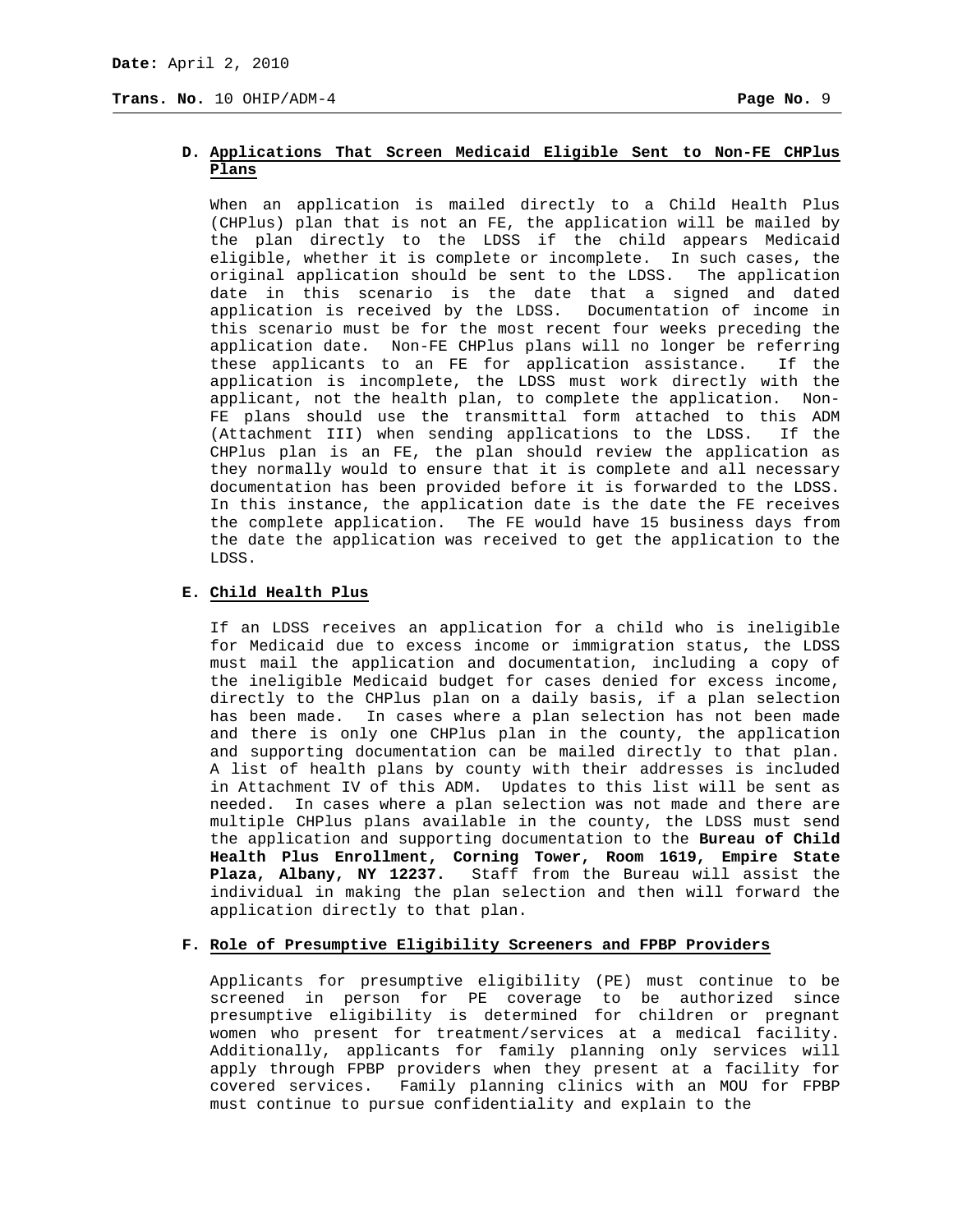applicant that FPBP is not an application for Medicaid or FHPlus. Applicants must also be told that they may apply for Medicaid or FHPlus at any time. A separate MOU does not need to be signed with PE screeners and FPBP providers to assist in the process of reviewing original documentation.

# **G. Referrals**

The requirement for an interview has been eliminated as a condition of Medicaid and FHPlus eligibility; however, occasionally it may be necessary for the LDSS to make referrals to other units and departments. For example, a referral may need to be made from the Medicaid Unit to the Child Support Enforcement Unit (CSEU) for a IV-D interview for a non-exempt individual to obtain medical support and/or establish paternity for his/her child(ren).

Such referrals may be used as opportunities to obtain a Client Benefit Identification Card (CBIC) photo if it is required for that individual. The requirement for certain non-exempt individuals to be photographed at the LDSS so their picture may appear on their CBIC for Medicaid-only cases remains the same. In addition, the current policy regarding how this requirement is handled by the LDSS has not changed. Local departments of social services are reminded that individuals who are required to have a photo on their CBIC, as described in 09 GIS/MA-021, may not be called into the LDSS only to obtain this photograph. In addition, Medicaid-only applications may not be denied for the sole reason that the applicant failed to obtain a photograph for his/her CBIC. The applicant should be photographed the next time there is client contact.

#### **H. Informational Materials**

The LDSS-4148A, "What You Should Know About Your Rights and Responsibilities", LDSS-4148B, "What You Should Know About Social Services Programs", and LDSS-4148C, "What You Should Know if You Have an Emergency," also known as Books 1, 2 and 3, must continue to be given to all applicants.

With the elimination of the interview, LDSS will have to change the way they provide these booklets to applicants. Local departments of social services may either include these informational booklets with the application package that is either mailed or handed to applicants or the LDSS may send the booklets to applicants after they receive an application. However, LDSS may not wait until eligibility is determined to send Books 1, 2 and 3. If an LDSS chooses to provide the booklets in the application package and they receive an application printed from the internet, the examiner should not assume the booklets have been seen and the examiner should mail Books 1, 2 and 3 to the applicant.

# **I. Disability Determinations**

Identification of potentially disabled individuals and assistance with medical evidence gathering for disability reviews continues to be the responsibility of the LDSS. The revised Access NY Health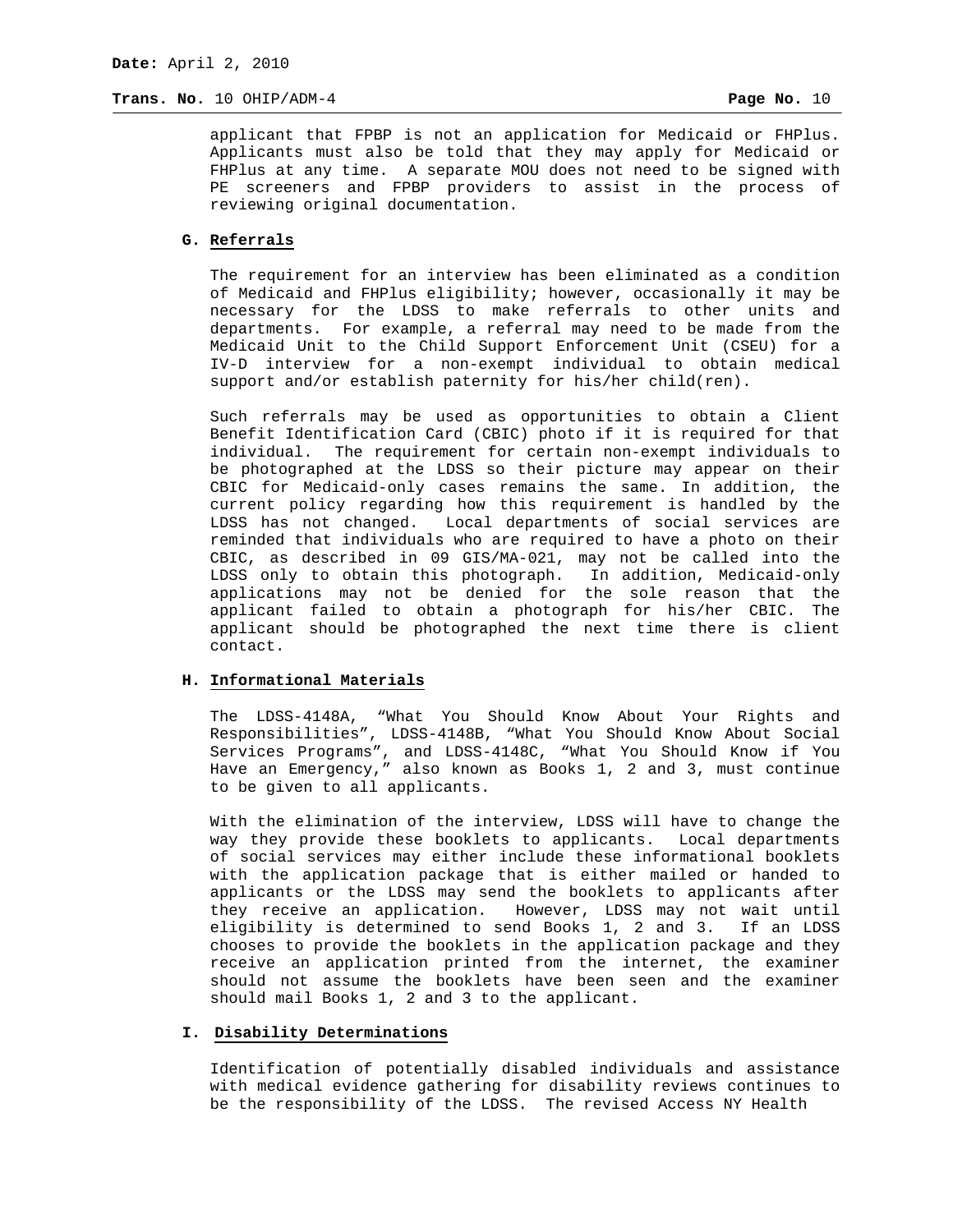Care application (DOH-4220) contains questions that will help district workers identify potentially disabled individuals. Further information about the revised application will be forthcoming. As in the past, if an individual does not have current, acceptable certification of disability, but indicates a possible disability on the application, the LDSS must assist the individual in gathering a medical evidence packet for a Medicaid disability determination by the State or local Disability Review Team.

Districts that previously mailed the Disability Interview form (LDSS-1151) and the district-specific Release of Medical Information form to the applicant may continue to initiate the medical evidence packet in this manner. When the LDSS-1151 form is returned to the district, it is important that the information on the form be reviewed by a district worker for completeness and the form signed by the worker. If the form is not complete, it is the responsibility of the worker to contact the applicant and obtain the information.

Districts that previously scheduled a disability interview to complete the Disability Interview and Release of Medical Information forms may no longer require an individual to come in for an interview. Districts may choose to complete the Disability Interview form (LDSS-1151) by telephone or they can mail the required forms to the applicant. If the district chooses to complete the form by mail, at least three attempts by telephone need to be documented before a letter is mailed to the individual requesting the completion of the Disability Interview and the Release of Medical Information forms. As stated previously, forms received from an applicant via the mail must be reviewed for completeness and signed by the worker. Incomplete forms must be addressed by the worker and all information obtained before the packet is submitted for a disability review.

Whether the district chooses to obtain completed disability forms by mail or via the telephone, if the individual requests assistance or wishes to have an interview in person, the district must accommodate the request.

# **V. SYSTEM IMPLICATIONS**

# **A. Client Notices**

#### **1. Upstate**

Medicaid: Client Notices System (CNS) Reason Codes/Paragraph Numbers V10/D0012-"Failure to Appear for Interview Appointment with Agency" and F27/D0100-"Failure to Complete Interview, MA/FHP" will be eliminated as a result of the elimination of the personal interview as a condition of Medicaid/FHPlus eligibility with the June 2010 systems migration. Although these codes will be available until the system migrates, LDSS examiners must not deny any Medicaid applicants for failure to appear for or complete a personal interview.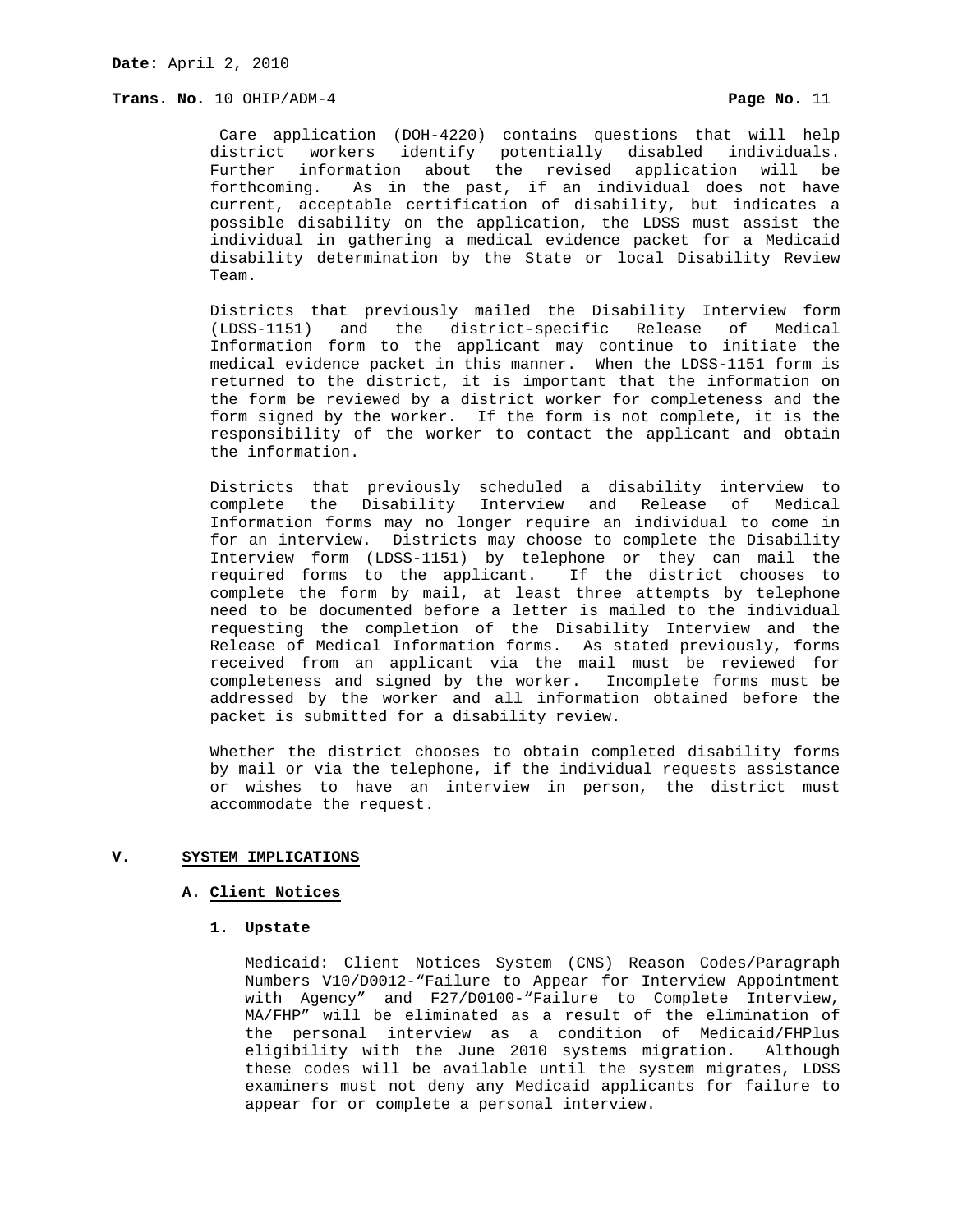Temporary Assistance (TA): Prior to April 1, 2010, when a TA/Medicaid application was denied for failure to keep/complete a personal interview, Medicaid was denied for the same reason. Due to the elimination of the personal interview requirement as a condition of Medicaid eligibility, the Medicaid Separate Determination Insert Reason Code, which is system generated when denying all category types for TA, has been changed. When TA is denied using reason codes E10-"Failure to Keep/Complete Interview: No Scheduled Appointment"; or N10-"Failure to Keep/Complete Appointment", the Medicaid Separate Determination Insert Reason Code will change from 754-"Combined TA/MA Denial" to 753-"TA Denial, MA Separate Determination".

The Separate Determination Insert Reason Code produces a CNS notice informing the TA applicant of the status of his/her Medicaid eligibility decision. The language in the notice will read as follows: "If you are not already receiving Medical Assistance/Family Health Plus, we will review your application to see if the following person(s) may be eligible for Medical Assistance/Family Health Plus. We will send you our decision separately in the mail. You will not receive another notice if you are already receiving Medical Assistance/Family Health Plus."

# **2. New York City**

Medicaid: Effective with the June systems migration, the Medicaid WMS case denial code "200-Eligibility interview" will be disabled. Although this code will be available until the system migrates, Human Resource Administration (HRA) examiners must not deny any Medicaid applicants for failure to appear for or complete a personal interview.

Temporary Assistance (TA): The TGIF matrix will be modified as follows: the TA CNS reason codes E10-"Failure to Keep/Complete Interview: No Scheduled Appointment," F10-"Failed to Keep Appointment for Initial Eligibility Interview," and N10- "Failure to Keep/Complete Eligibility Appointment" will change to enable a separate determination effective with the June migration.

# **B. Electronic Eligibility Decision Support System (EEDSS)**

Even though the interview requirement for Medicaid and FHPlus eligibility is being eliminated, the format of the EEDSS will not change. The EEDSS will be in "maintenance mode", which means that it will be updated to reflect current policy.